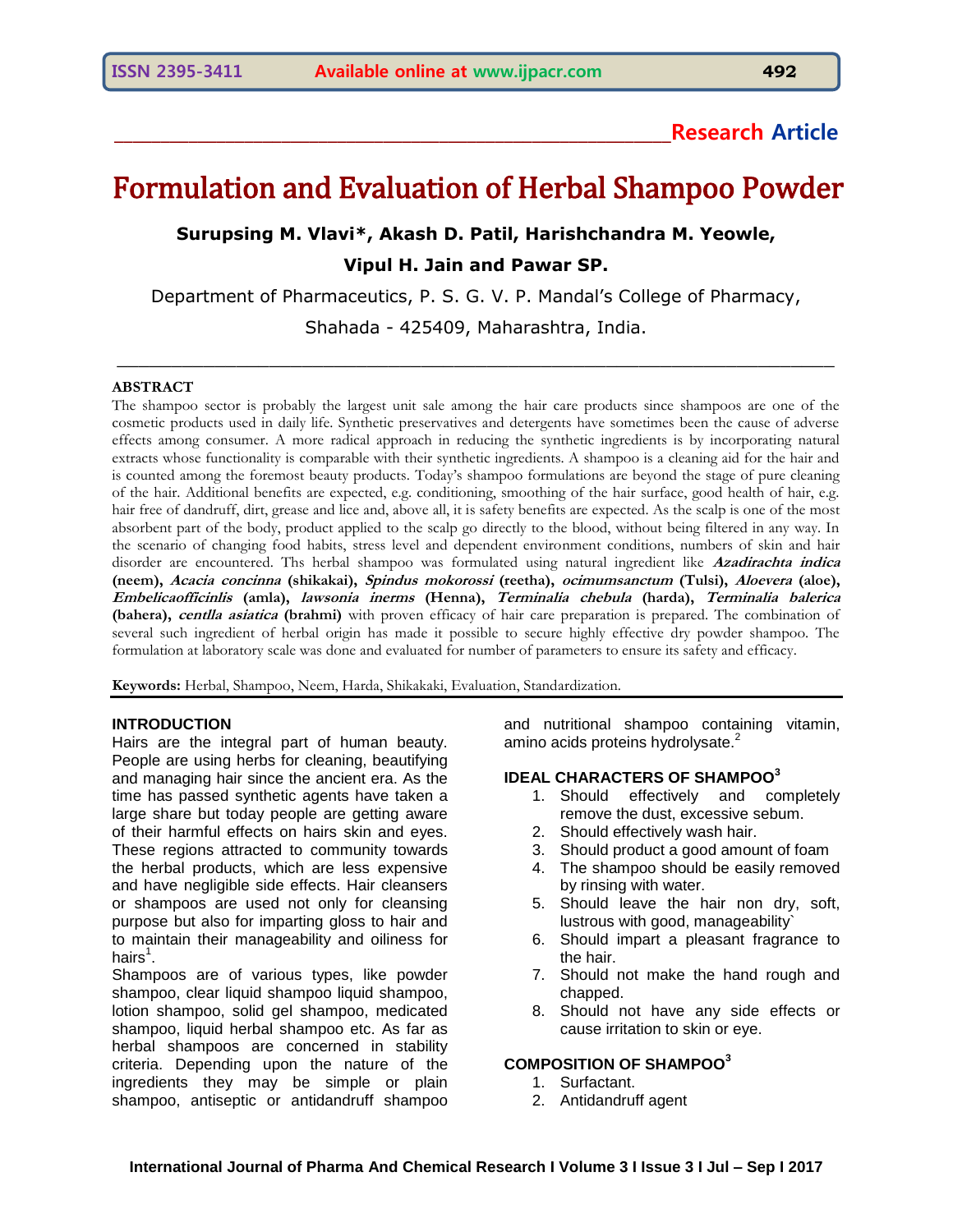## **ISSN 2395-3411 Available online at www.ijpacr.com 493**

- 3. Conditioning agent
- 4. Pearlescent agent
- 5. Sequestrants
- 6. Thickening agent
- 7. Colures, perfumes and preservative

## **TYPES OF SHAMPOO <sup>4</sup>**

Shampoos are of following types

- $\triangleright$  Powder shampoo
- $\blacktriangleright$  Liquid shampoo
- $\triangleright$  Lotion shampoo
- $\triangleright$  Cream shampoo
- $\blacktriangleright$  Jelly shampoo
- $\triangleright$  Aerosol shampoo

## **CATEGORIES OF SHAMPOO<sup>5</sup>**

- **Specialized shampool**
- **Conditioning shampoo**
- Anti-dandruff shampoo
- **Baby shampoo**
- **Two layer shampoo**

## **MATERIALS AND METHODS**

The herbal shampoo powder was formulated using following natural ingredients, which are tabulated in Table No.: 1.

## **FORMULATION OF HERBAL SHAMPOO**

Selected herbal drugs in dried form were purchased from the authenticated agencies. Herbs along with their part used in shampoo and quantity taken are tabulated in Table 1. Herbal shampoo was prepared by uniformly powdering and mixing in ascending order by weight with continuous trituration. Six batches of herbal shampoo formulation were prepared labeled and kept in closed container for further studies. <sup>6-9</sup>

## **PREPARATION PROCEDURE OF HERBAL SHAMPOO POWDER10-14**

Following steps are followed in sequential manner for formulation of herbal shampoo powder.

- **Drying:-** All the powder are in dry form and grinded
- **Weighing: -** All the required herbal powders for shampoo preparation were weighed individually.
- **Size reduction: -** The crude ingredients were collected and these ingredients were size reduced using hand driven mixer individually.
- **Mixing: -** All these fine ingredients were mixed thoroughly by mixer to form a homogenous fine powder.
- **Sieving: -** Then this fine powder was passed through sieve no :80, to get the sufficient quantity of fine powder.
- **Packing and labeling: -** Then it was packed and labeled suitably.

## **EVALUATION OF HERBAL SHAMPOO POWDER15-19**

Prepared formulations of shampoos were subjected to following evaluation parameters.

## **(I) Organoleptic evaluation**

Organoleptic evaluation on the parameters like colour, odour taste and texture was carried out. Colour and texture was evaluated by vision and touch sensation respectively. For taste and odour evaluation a team of five taste and odour sensitive persons was formed and random sampling was performed.

## **(II) General powder characteristic**

General powder characteristics includes evaluation of those parameters which are going to affect the external prop0erties (like flow properties, appearance, packaging criteria etc.) of the preparation, Characteristics evaluated under this section are powder form, particle size angle of repose and bulk density. Sample for all these evaluation were taken at three different level i.e. from top, middle and lower level.

**1. Particle size**

Particle size is a parameter, which could affect various properties like spreadability, grittiness etc., particle size was determined by sieving method by using I.P. Standard sieves by mechanical shaking for 10 Min.

## **2. Angle of repose**

It is defined as the maximum angle possible in between the surface of pile of powder to the horizontal flow.

## **Funnel method**

Required quality of dried powder is taken in a funnel placed at a height of 6 cm from a horizontal base. The powder was allowed to flow to form a heap over the paper on the horizontal plane. The height and radius of the powder was noted and recorded the angle of repose  $(θ)$  can be calculated by using the formula. Required amount of dried powder is placed in a cylindrical tube open at both ends is placed on a horizontal surface. Then the funnel should be raised to form a heap. The height and radius of the heap is noted and recorded. For the above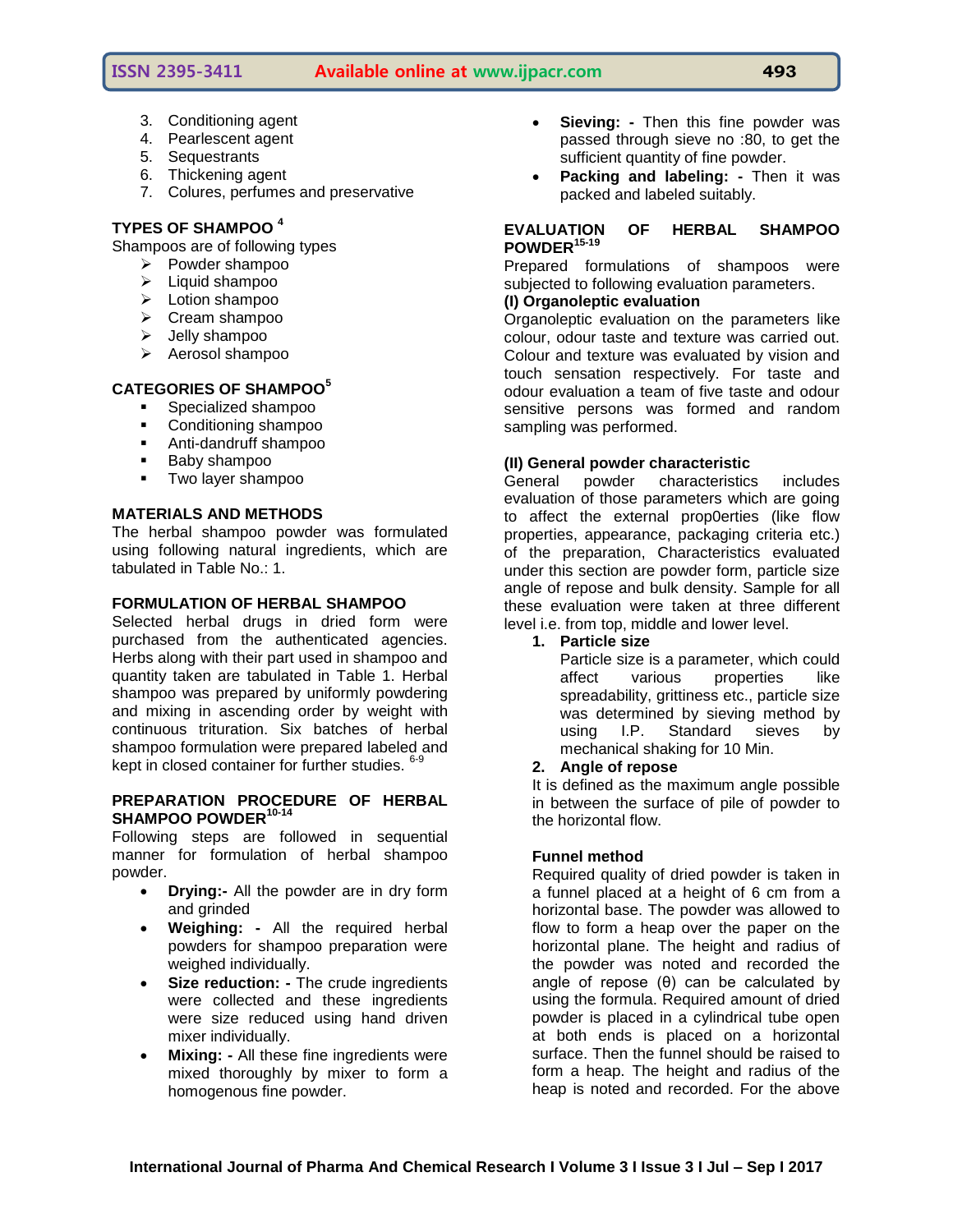two method, the angle of repose (θ) can be calculated by using the formula. **θ = tan -1(h / r)**

## Where,

 $\theta$  – Angle of repose, h – height of the heap, r – Radius of the base

## **3. Bulk density**

Bulk density is the ratio between the given mass of a powder and its bulk volume. Required amount of powder is dried and filled in a 50 ml measuring cylinder up to 50 ml mark. Then the cylinder is dropped onto hard wood surface form a height of 1 inch at 2 second interval. The volume of the powder is measured. Then powder is weighed. This is repeated to get average values. The bulk density is calculated by using the below given formula.

**Bulk density =**  $\frac{1}{v}$ 

## **4. Tapped density**

The tapped density is an increased bulk density attained after mechanical tapping a container containing the powder sample. After observing the initial powder volume or mass, the measuring cylinder or vessel is mechanically tapped for 1 min and volume or mass reading are taken until little further volume or mass change was observed. It was expressed in gram per cubic centimeter  $(g/cm<sup>3</sup>)$ 

## **(III) Physicochemical evaluation**

- **1. pH :-** The pH of 10% shampoo solution in distilled water was determined at room temperature  $25^\circ$  c. the pH was measured by using digital pH meter.
- **2. Washability:-**Formulation was applied on the skin then ease and extend of washing with water were checked manually.
- **3. Solubility:-**Solubility is defined as the ability of the substance to soluble in a solvent. 1 gram of the powder is weighed accurately a transferred into a beaker containing 100 ml of water. This was shaken well and warmed to increase the solubility. Then cooled and

filter it, the residue obtained is weighed and noted.

**4. Loss of drying: -** Loss drying is the loss of mass expressed in percent m/m. two gram of powder was weighed accurately and transferred into a dry Petri dish. The Petri dish is placed in a desiccator for 2 days over calcium chloride crystals. Then the powder was taken and weighed accurately to find out the weight loss during drying.

## **5. Extractive values**

#### *Determination of alcohol soluble extractive:*

5gram of the each air dried herbal shampoo powder was weighed and macerated with 100 ml of Alcohol of the specified strength in a close flask for 24 hours, shaked frequently during six hours and allowed to stand for eighteen hours. Filtered it by taking precautions against loss of solvent, 25 ml if the filtrate was evaporated to dryness in a tare flat bottomed shallow dish, and dry at  $105<sup>0</sup>C$ , to constant weight and weighed. The percentage of alcohol-soluble extractive with reference to air –dried drug was calculated.

*Determination of water soluble extractive:*

Proceeded as directed for the determination of alcohol-soluble extractive, using chloroform water instead of ethanol. The percentage of water soluble extractive was calculated for each sample.

## **(IV) Ash value**

**1. Total ash content: -** Ash value is calculated to determine the inorganic content which is characteristic for an herb. About 2 gm of powder drug was taken in silicon dish previously ignited and weighed. Temperature was increased by gradually increasing the heat not exceeding to red color. After complete burning, ash is cooled and weighed.

**Acid insoluble ash:-**Acid insoluble ash was calculated by boiling above obtained ash with 25 ml dil. HCL for 5min, insoluble matter was collected in gooch crucible, washed with hot water, ignited weighed.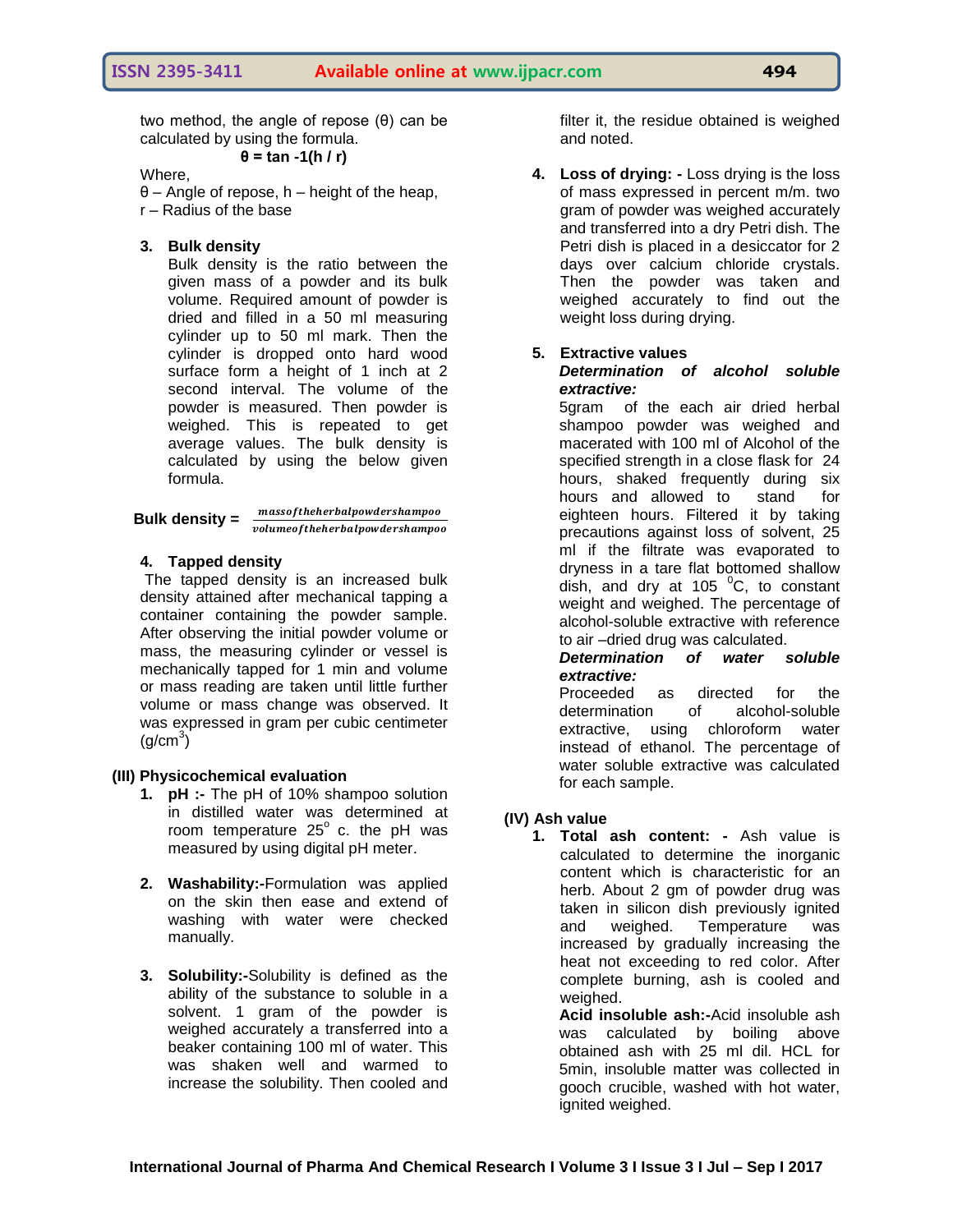| <b>Constituents</b>                                          | <b>Biological source/family</b>                                                                  | <b>Uses</b>                 | <b>Quantity sample</b> |
|--------------------------------------------------------------|--------------------------------------------------------------------------------------------------|-----------------------------|------------------------|
| Bahera                                                       | Dried ripe fruits of terminalia balerica<br>Provides nutrition to growing hair<br>(combretaceae) |                             | 25%                    |
| Harda (myrobalan)                                            | Dried ripe fruits of terminalia chebula<br>(combretaceae)                                        | Hair growth promoter        | 20%                    |
| Amla                                                         | Dried ripe fruits of embelica officinalis<br>(euphorbiaceae)                                     | Hair growth promoter        | 20%                    |
| Dried seeds of<br>Shikakai<br>Acacia rugate<br>(Leguminesue) |                                                                                                  | Foam base                   | 15%                    |
| Ritha                                                        | Sapindus mukorossi<br>Detergent foaming property                                                 |                             | 10%                    |
| Aloe<br>Aloe vera                                            |                                                                                                  | Moisturizer                 | 5%                     |
| Neem                                                         | Dried leaves of<br>Azadirachta indica<br>(Miliaceae)                                             | Antiseptic<br>Antibacterial | 1%                     |
| Tulsi                                                        | Dried leaves of<br>Ocimum santum<br>(Labiateal)                                                  | Antibacterial               | 1%                     |
| Henna                                                        | Dried leaves of<br>Lawsonia inermis<br>(Lythraceae)                                              | Conditioner                 | 1%                     |

**Table 1: Herbal ingredients used in powder shampoo formulation**

#### **(V) Dirt dispersion**

Two drops of 1 % each shampoo powder were added in a largest test tube contain 10 ml of distilled water. 1 drop of Indian ink was added; the test tube was stoppered and shaken for 10 times. The amount of ink in the foam of was estimated as None, Light, Moderate, or Heavy.

#### **(VI) Moisture content determination**

10 g of each herbal shampoo powder was weighed in a tare evaporating dish and kept in hot air oven at 105  $^{\circ}$ c. Repeated the drying until the constant weight loss was observed after the interval of 30 minutes. The moisture content was calculated for each sample.

#### **(VII) Foaming index**

One gram of the powder was weighed and accurately and transferred into 250 ml conical flask containing 100 ml of boiling water. Then it is warmed gently for 30 minutes, cooled and filtered and make up the volume to 100 ml in stander volumetric flask. This extract is taken in

10 test tubes in a series of successive portion of 1, 2, 3….10 ml and remaining volume is made up with water to 10 ml. Then the test tubes were shaken in longwise motion for 15 second at speed of 2 frequencies per second. Then the tubes are allowed to stand for 15 minutes. The height of the foam was measured. The Foaming index =1000/a.  $20-22$ 

#### **(VII) Skin /eye irritation test**

The eye and skin irritation tests revealed that the herbal shampoo powder shows no harmful effect on skin and eye. This is due to the absence of synthetic surfactants. Most of the synthetic surfactants produce inflammation of the eyelid and corneal irritation. But in this formulation of herbal shampoo powder, the uses of all ingredients are obtained naturally. So it does not produce any harmful effect on skin and eye.  $23$ 

#### **RESULTS**

Evaluation results of polyherbal shampoo powder are tabulated as follow.

#### **1) Organoleptic evaluation**

| <b>Table 2: Organoleptic evaluation</b> |                         |                 |  |  |
|-----------------------------------------|-------------------------|-----------------|--|--|
| Sr. no                                  | Organoleptic evaluation | <b>Result</b>   |  |  |
|                                         | Colour                  | Yellowish       |  |  |
|                                         | Odour                   | Slight pleasant |  |  |
|                                         | Taste                   | Characteristic  |  |  |
|                                         | Texture                 | Fine smooth     |  |  |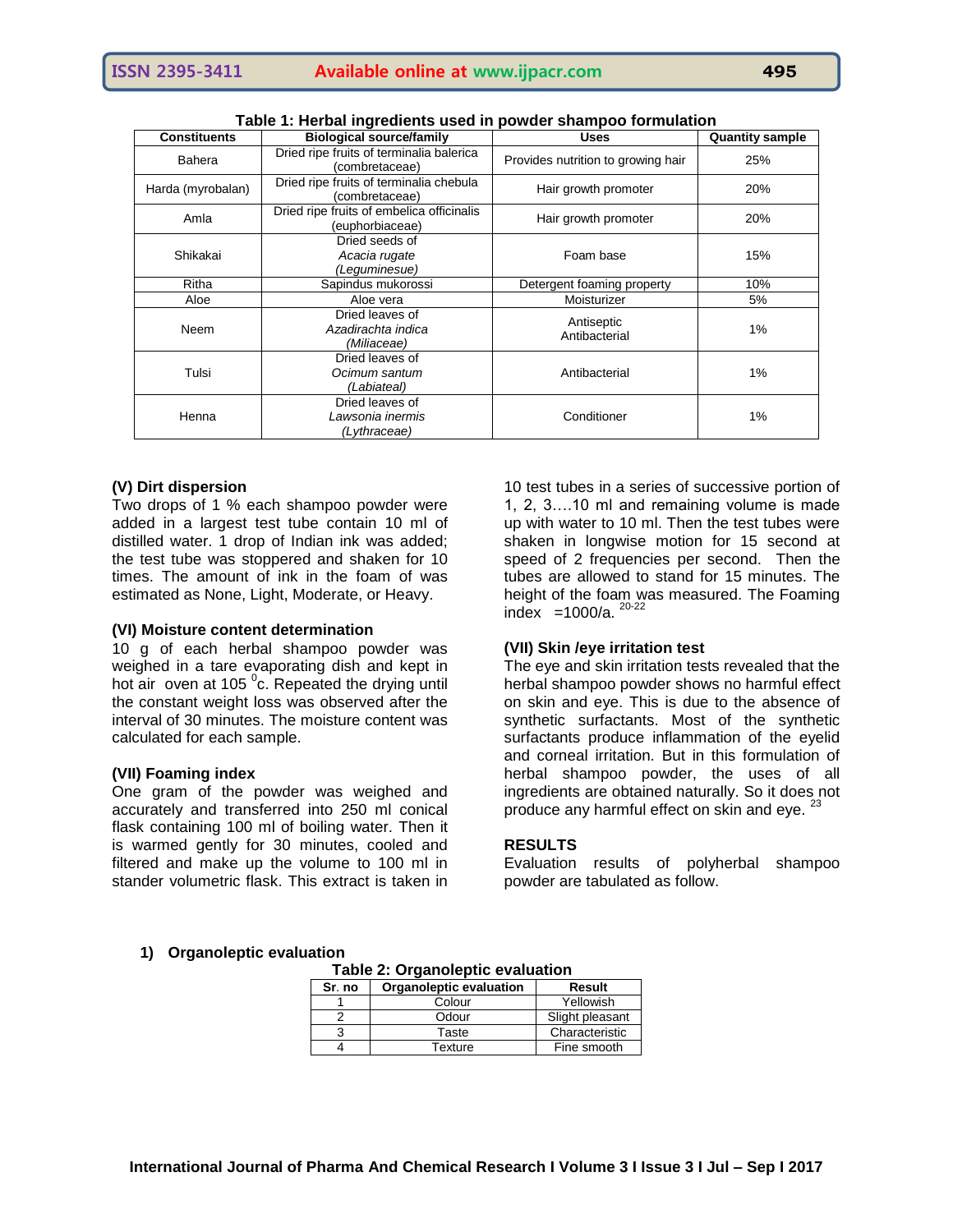## **ISSN 2395-3411 Available online at www.ijpacr.com 496**

#### **2) General powder characteristics**

#### **Table 3: General powder characteristics**

| Sr. no | General powder characteristic | <b>Results</b> |
|--------|-------------------------------|----------------|
|        | Particle size                 | 20-25 um       |
|        | Angle of repose               |                |
|        | <b>Bulk density</b>           | 0.53           |
|        | Tapped density                | 0.75           |

#### **Table 4: Calculation for Angle of repose of herbal shampoo**

| <b>Method</b> | <b>Height of</b><br>cone<br>(cm) | <b>Radius of</b><br>cone (cm) | $tan θ =$<br>(h/r) | Average<br>tan θ | $\theta$ = tan $\tilde{ }$<br>(h/r) | <b>Flow</b><br>property |
|---------------|----------------------------------|-------------------------------|--------------------|------------------|-------------------------------------|-------------------------|
| Funnel method |                                  |                               | 0.67               | 0.67             | $34^{\circ}$                        | Good flow               |

#### **Table 5: Bulk density calculation of herbal shampoo**

| <b>S. No.</b> | <b>Bulk of volume</b><br>(ml) | Mass of the<br>Powder (q) | <b>Bulk density</b><br>(g/ml) | Average bulk density<br>(g/ml) |
|---------------|-------------------------------|---------------------------|-------------------------------|--------------------------------|
|               | 50                            | 26.5                      | 0.53                          |                                |
|               | 50                            | 26.5                      | 0.53                          | 0.53                           |
|               | 50                            | 26.5                      | 0.53                          |                                |

#### **Table 6: Tapped density calculation of herbal shampoo**

| <b>S. No.</b> | <b>Tapped volume</b> | Mass of the powder | Tapped density (g/ml) | Average tapped<br>Density (g/m) |
|---------------|----------------------|--------------------|-----------------------|---------------------------------|
|               | 35                   | 26.5               | 0.75                  |                                 |
|               | 35                   | 26.5               | 0.75                  | 0.75                            |
|               | 35                   | 26'5               | 0.75                  |                                 |

## **3) Physiochemical Evaluation**

#### **Table 7: Physicochemical property**

| <b>S. No.</b> | Physicochemical evaluation                                  | <b>Results</b>                |
|---------------|-------------------------------------------------------------|-------------------------------|
|               | PН                                                          | 5.5                           |
| 2             | Washability                                                 | Easily washable               |
| 3             | Skin / eye irritation                                       | No harmful effect on the skin |
| 4             | Foaming capacity                                            | Good foaming                  |
| 5             | Extractive values:<br>a)Alcohol soluble<br>b) water soluble | 50%<br>48%                    |
| 6             | Ash value:<br>a) Total ash value<br>b) Acid insoluble ash   | 5%<br>2.5%                    |
|               | Dirt dispersion                                             | Moderate                      |
| 8             | Moisture content determination                              | 3.89%                         |
| 9             | Solubility                                                  | Soluble(sparingly)            |

#### **Table 8: Foaming Index Calculation for Herbal Shampoo powder**

|               |                                  | <b>Herbal Shampoo Powder</b> |          |                          |  |
|---------------|----------------------------------|------------------------------|----------|--------------------------|--|
| <b>S. No.</b> | Time interval                    | Liquid                       | Foam     | %<br>Foaming<br>Capacity |  |
| 1.            | $0 \text{ min}$                  | 30 ml                        | 50 ml    | 166.66                   |  |
| 2.            | 5 min                            | 35 ml                        | 40 ml    | 114.28                   |  |
| 3.            | 30 min                           | 44 ml                        | 44 ml    | 100                      |  |
| 4.            | 60 min                           | 50 ml                        | 40 ml    | 80                       |  |
| 5.            | Average %<br>Foaming<br>Capacity |                              | 115.24 % |                          |  |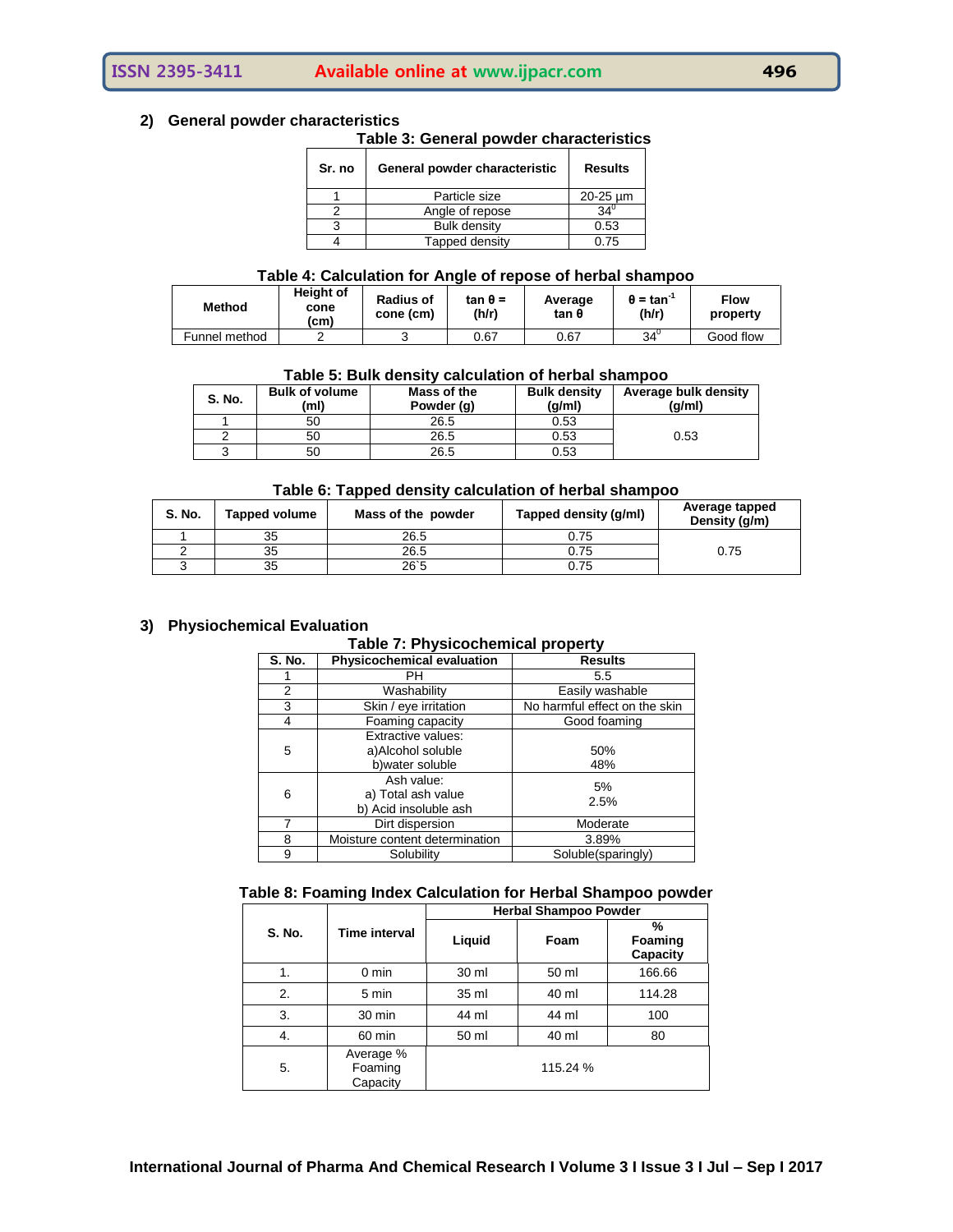## **DISCUSSION**

Medicinal plants used in the formulation of herbal shampoo were found as rich source of novel drugs. These plants were Henna, Reetha, Tulsi, Neem, Amla, Shikakai, China rose, Lemon, Aloe, Peppermint had been reported for hair growth and conditioning. The various quality control parameters were checked. All parameter gives favourable result. The result obtained on present study shows that the active ingredients of these drugs when incorporated in shampoo gives more stable products with good aesthetic appeal. The pH of the shampoo has been shown to be important for improving and enhancing the qualities of hair, minimizing the irritation to the eyes and stabilizing the ecological balance of the scalp. The current trend to promote shampoos of lower pH is one of the minimizing damage to the hair. Such results are estimated out of a formulation to establish strong results for the usage and good results of the product. Though the product is in dry form inspite has wonderful wetting capacity and being dry is very good for the storage.

## **CONCLUSION**

A survey of global hair care market trends indicates that consumer use of herbal products has significant increased over the past years. The factors like UV radiations, use of harsh chemical products have direct and indirect impact on the hair. To overcome this problems the present study has the best undertaken to design an herbal shampoo which will not only give hair protection but also conditioning effect, shine and manageability. The present work focuses on the potential of herbal extracts from cosmetic purposes. Hence we conclude that the formulation of polyherbal shampoo powder is effective in reducing dandruff without irritation, less adverse effect and better conditioning effect. In the present scenario, it seems improbable that herbal shampoo, although better in performance and safer than the synthetic ones, will be popular with the consumers.

## **REFERENCES**

- 1. Ali Heyam Saad, Rasool bazigha Kadhim. Formulation and development of herbal shampoo from Ziziphus spina leaves extract. International Journal of Research in Ayurveda & Pharmacy 2(6); 2011: 1802-1806.
- 2. Sachin Dubey, Neelesh Nema, Nayak S. Preparation and evaluation of herbal

shampoo powder. Ancient Science of Life 26(1); 2004: 38-44.

- 3. Sutar Manisha, Deshmukh Swati, Chavan Manisha, Singh Sonia. Preparation and evaluation of polyherbal shampoo powder. International Journal of Pharmacy and Biological sciences 392); 2013: 151-159.
- 4. Gholamreza Dehghan Noudeh, Fariba Sharififar, Payam Khazaeli, Ehsan Mohajeri, Javad Jahanbakhsh. Formulation of herbal conditioner shampoo by using extract of fenugreek seeds and evaluation of its physicochemical parameters. African Journal of Pharmacy and Pharmacology 5(22); 2011: 2420-2427. ISSN 2320- 5407 International Journal of Advanced Research (2015), Volume 3, Issue 3, 939-946.
- 5. Mohamed Halith S, Abirami A, Jaya prakash S, Chitra Karthikeyini, Kulathuran K, Mohamed Firthouse PU. Effect of Ocimum sanctum and Azadiracta indica on the formulation of antidandruff herbal shampoo powder. Scholars Research Library 1(2); 2009: 68-76.
- 6. Swati Deshmukh, Bindurani Kaushal, Shweta Ghode. Formulations and evaluation of herbal shampoo and comparative studies with herbal marketed shampoo. International Journal of Pharma and Bio Sciences 3(3); 2012: 638-645.
- 7. Naresh Gorantla, Sai Prasad K, Thimma Reddy VT, Ragadeepika J, Hajarabi T, Hindustan Abdul Ahad. Formulation and evaluation of herbal shampoo containing chamomile, rose and orange peel. Pharma Research Library: International Journal of Medicine and Pharmaceutical Research 1(2); 2013: 192-197.
- 8. Ashok Kumar, Rakesh Roshan Mali. Evaluation of prepared shampoo formulations and to compare formulated shampoo with marketed shampoos. International Journal of Pharmaceutical sciences Review and Research 3(1); 2010: 120-127.
- 9. Kokate C.K., Purohit A.P. and Gokhale S.B. "Pharmacognosy", Nirali Prakashan, Pune, Sixteenth edition, 242-253,(2001)
- 10. Mehta R.M, "Dispensing Pharmacy:, Vallabh Delhi, 1st edition, 108, (2000).